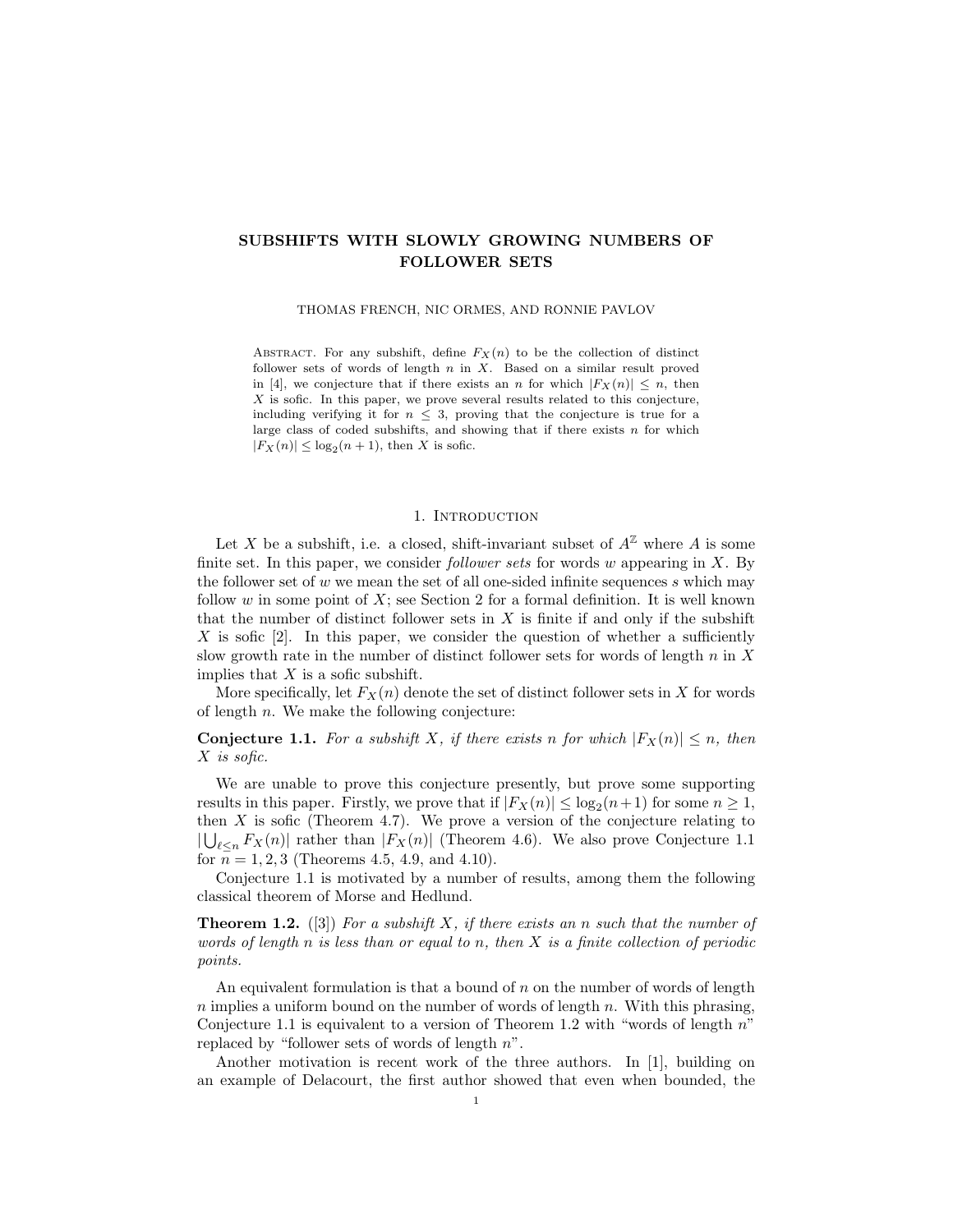sequence  $\{ |F_X(n)| \}$  can exhibit some surprising behavior. In particular, he showed that while the sequence  $\{F_X(n)\}\$ is always eventually periodic, it is not necessarily eventually constant and the gaps between consecutive terms in the periodic portion can be arbitrarily prescribed. Even more closely related, the second and third authors proved in [4] that Conjecture 1.1 holds if follower sets are replaced by socalled *extender sets*. For a word w appearing in  $X$ , the extender set of w is the set of all pairs  $(p, s)$  of a left-infinite sequence p and a right-infinite sequence s such that the concatenation *pws* forms a legal point in X. Let  $E_X(n)$  denote the set of distinct extender sets for words of length  $n$  in  $X$ .

**Theorem 1.3.** ([4]) Let X be a subshift. The following are equivalent.

- $(1)$  X is sofic
- (2) the sequence  $\{ |E_X(n)| \}$  is uniformly bounded
- (3) for some  $n \geq 1$ ,  $E_X(n) \leq n$ .

It is then natural to ask whether the above holds for follower sets as well, though the question seems more difficult.

We remark that one obvious approach would be to attempt to use Theorem 1.3 above. In other words, one might attempt to prove that a small number of follower sets implies a small number of extender sets, and therefore soficity. Indeed, this still may be an avenue to a proof. However, in Example 3.1, we show that the sequence  $\{|E_X(n)|\}$  may grow exponentially while  $\{|F_X(n)|\}$  grows linearly, meaning that this approach may not be enough on its own.

#### 2. Definitions and preliminaries

We begin with a list of definitions. Let  $A$  denote a finite set, which we will refer to as our alphabet, elements of A will be referred to as letters.

**Definition 2.1.** A subshift X on an alphabet A is some subset of  $A^{\mathbb{Z}}$  which is shift-invariant and closed in the product topology.

**Definition 2.2.** A word over A is a member of  $A^n$  for some  $n \in \mathbb{N}$ , which we call the length of w. We use  $\varnothing$  to denote the empty word, the word of length zero.

**Definition 2.3.** For any words  $v \in A^n$  and  $w \in A^m$ , we define the **concatenation** *vw* to be the word in  $A^{n+m}$  whose first *n* letters are the letters forming *v* and whose next m letters are the letters forming w.

**Definition 2.4.** For a word  $u \in A^n$ , if u can be written as the concatenation of two words  $u = vw$  then we say that v is a **prefix** of u and that w is a **suffix** of u.

**Definition 2.5.** The language of a subshift X, denoted by  $L(X)$ , is the set of all words which appear in points of X. For any finite  $n \in \mathbb{N}$ , define  $L_n(X) = L(X) \cap A^n$ , the set of words in the language of  $X$  with length  $n$ .

**Definition 2.6.** For any subshift X on an alphabet A, and any word  $w$  in the language of X, we define the **follower set of** w in X,  $F_X(w)$ , to be the set of all right-infinite sequences  $s \in A^{\mathbb{N}}$  such that the infinite word ws occurs in some point of X. (Note that  $F_X(\emptyset)$  is simply the set of all right-infinite sequences appearing in any point of  $X$ .) Similarly, we define the **predecessor set of**  $w$  in  $X$ , written  $P_X(w)$ , to be the set of all left-infinite sequences  $p \in A^{-\mathbb{N}}$  such that pw occurs in some point of  $X$ .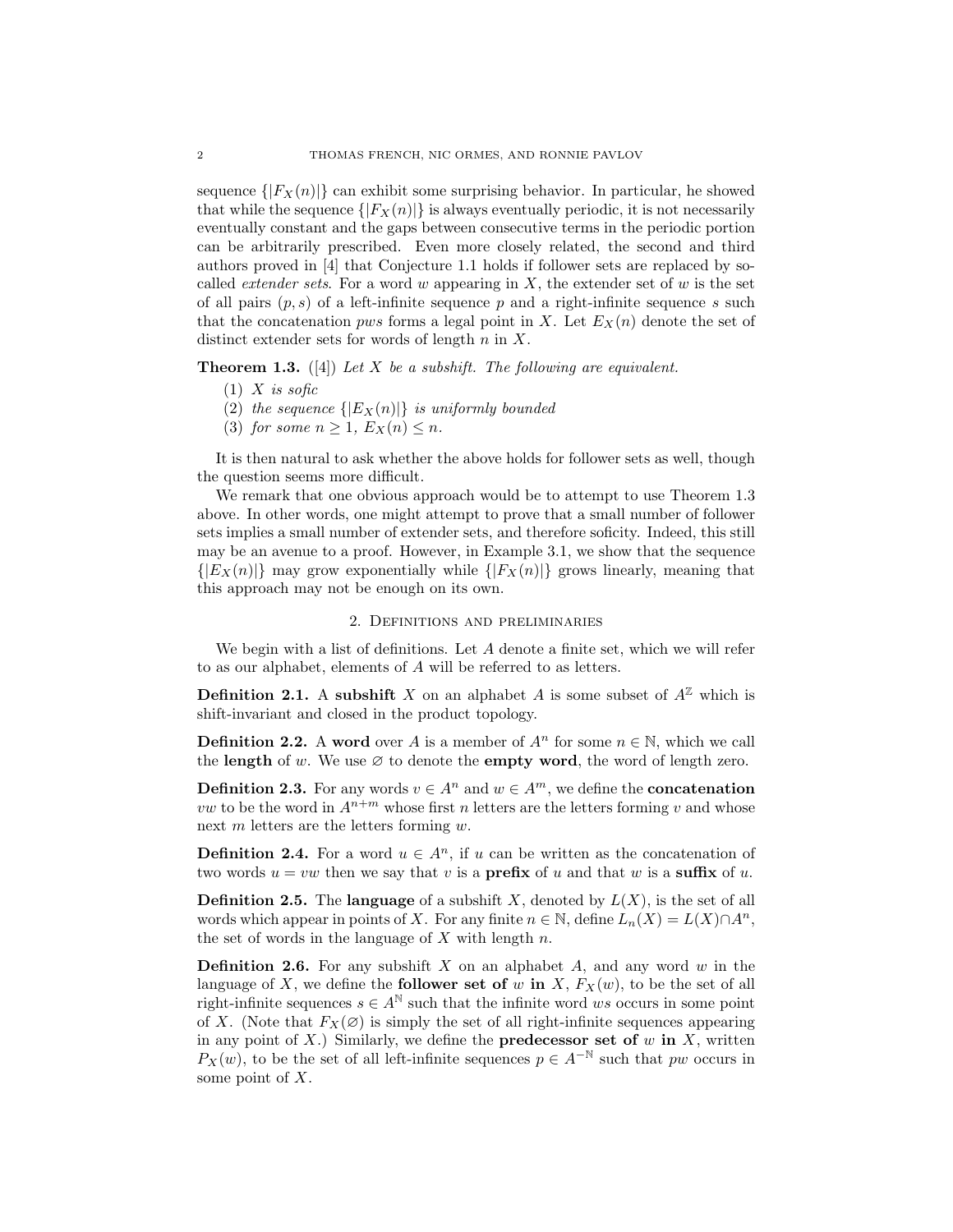**Definition 2.7.** For any word  $w \in L(X)$ , we say that w is **shortenable** if there exists  $v \in L(X)$  with strictly shorter length than w such that  $F_X(w) = F_X(v)$ .

**Definition 2.8.** For any subshift X over the alphabet  $A$ , and any word  $w$  in the language of X, we define the **extender set of** w in X,  $E_X(w)$ , to be the set of all pairs  $(p, s)$  where p is a left-infinite sequence of symbols in A, s is a right-infinite sequence of symbols in  $A$ , and pws is a point of  $X$ .

**Definition 2.9.** For any positive integer n, define the set  $F_X(n) = \{F_X(w) \mid w \in$  $L_n(X)$ . Thus the cardinality  $|F_X(n)|$  is the number of distinct follower sets of words of length n in X. Similarly, define  $E_X(n) = \{E_X(w) | w \in L_n(X)\}\$ and  $P_X(n) = \{P_X(w) \mid w \in L_n(X)\}\$ , so that  $|P_X(n)|$  and  $|E_X(n)|$  are the numbers of distinct extender sets of words of length  $n$  in  $X$  and predecessor sets of words of length  $n$  in  $X$  respectively.

**Definition 2.10.** A subshift  $X$  is **sofic** if it is the image of a shift of finite type under a continuous shift-commuting map.

Equivalently, sofic shifts are those with only finitely many follower sets, that is, a shift X is sofic iff  $\{F_X(w) \mid w \text{ in the language of } X\}$  is finite (See Theorem 3.2.10 of [2]). The same equivalence exists for extender sets: X is sofic iff  ${E_X(w) \mid w$  in the language of X is finite. (See Lemma 3.4 of [4])

3. An example with many more predecessor sets than follower sets

**Example 3.1.** There exists a subshift X such that for every n,  $|F_X(n)| = 2n + 1$ and for every  $n > 6$ ,  $|P_X(n)| \ge 2^{n/4}$ .

*Proof.* Define a labeled graph G as follows: the vertex set is  $V = \mathbb{Z}^+ = \{0, 1, 2, \ldots\}$ . From any vertex n are two outgoing edges: one leads to  $n+1$  and is labeled with U (for 'up'), and the other leads to  $\lfloor n/2 \rfloor$  and is labeled with D (for 'down'), unless it is the lone self-loop in the graph from 0 to itself, in which case it is labeled with  $E$ (for 'equals.') Then, define a subshift X with alphabet  $\{D, U, E\}$  whose language consists of all labels of finite paths on G. For example, since from 17 one could follow D (to 8), D (to 4), U (to 5), U (to 6), D (to 3), D (to 1), D (to 0), and then  $E$  (to 0), *DDUUDDDE* would be a word in the language of X. An example of a word not in the language of  $X$  would be  $EUUDDD$ , since  $E$  must terminate at 0, and then following U would take you to 1, another U to 2,  $D$  to 1,  $D$  to 0, and another  $D$  is not legal from 0. Note that  $G$  is right-resolving, i.e. given an initial vertex n and label a, there is at most one edge with initial vertex n labeled by a.

We will need two auxiliary notations: for any  $w \in L(X)$ , denote by  $T_G(w)$  the set of terminal states of paths in G labeled by w, and by  $I_G(w)$  the set of initial states of paths in G labeled by w. Similarly, for any  $n \in V$ , denote by  $F_G(n)$  the set of labels of right-infinite paths in G with initial state n, and by  $P_G(n)$  the set of labels of left-infinite paths in  $G$  with terminal state  $n$ . It should be clear that for any  $w$ ,  $F_X(w) = \bigcup_{n \in T_G(w)} F_G(n)$ , and  $P_X(w) = \bigcup_{n \in I_G(w)} P_G(n)$ .

**Claim 1:** For every *n*,  $|F_X(n)| = 2n + 1$ .

Fix any n, and consider any  $w \in L_n(X)$  which contains an E. Since E can only terminate at  $0$ , and  $G$  is right-resolving, there is only one possible terminal vertex of a path in G labeled by w, and so  $T_G(w) = \{k\}$  for some k, and correspondingly,  $F_X(w) = F_G(k)$ . Since the largest vertex in V that can be reached from 0 via a path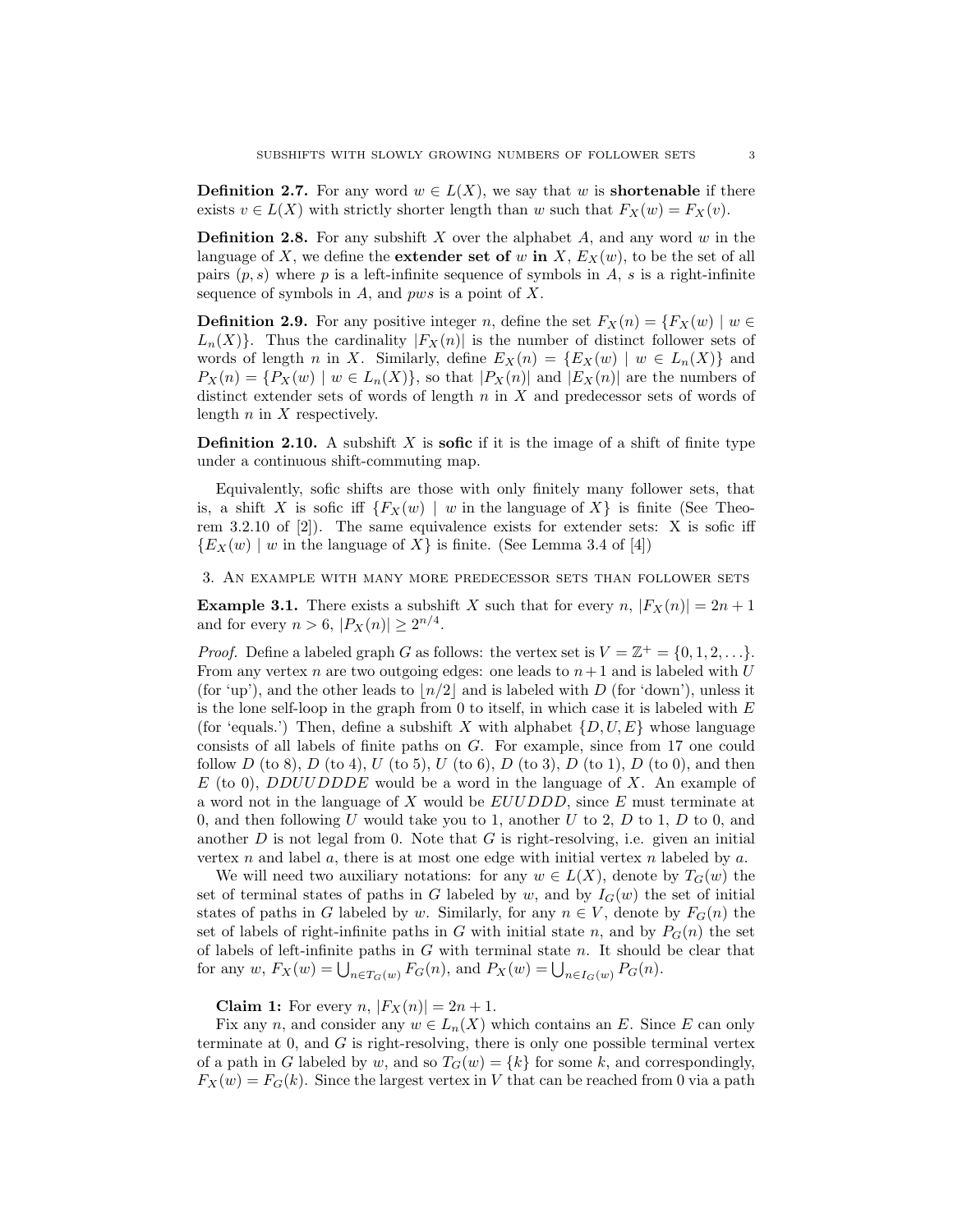of length less than n is  $n-1$ ,  $0 \le k \le n-1$ . We claim that for  $k < k' \in [0, n-1]$ ,  $F_G(k) \neq F_G(k')$ ; if  $2^m$  is the smallest power of 2 greater than k, then the reader may check that  $U^{2^m-k-1}D^mEEEE...$  is in  $F_G(k)$  but not  $F_G(k')$ . Finally, we note that for each  $k \in [0, n-1]$ , the word  $w = E^{n-k}U^k$  has  $T_G(w) = \{k\}$ , and so all n of the distinct follower sets  $F_G(0), F_G(1), \ldots, F_G(n-1)$  are in  $F_X(n)$ .

Now, consider any  $w \in L_n(X)$  which does not contain an E. We will prove by induction on *n* that  $T_G(w) = [k, \infty)$  for some  $0 \leq k \leq n$ . The hypothesis is easy for  $n = 1$ ;  $T_G(U)$  is clearly  $[1, \infty)$ , and  $T_G(D)$  is similarly clearly  $[0, \infty)$ . Now, suppose that the inductive hypothesis is true for n, and consider  $w \in L_{n+1}(X)$ . We can of course represent  $w = w' a$ , where  $w' \in L_n(X)$ . By the inductive hypothesis,  $T_G(w') = [k, \infty)$  for  $0 \leq k \leq n$ . The reader can verify that if  $a = D$ , then  $T_G(w) = |k/2|, \infty$ , and if  $a = U$ , then  $T_G(w) = [k + 1, \infty)$ , completing the inductive step. The proof is then completed, and so  $F_G(w) = \bigcup_{i \geq k} F_G(i)$  for some  $k \in [0, n]$ .

We claim that for  $k < k' \in [0, n]$ ,  $\bigcup_{i \geq k} F_G(i) \neq \bigcup_{i \geq k'} F(i)$ ; again, if  $2^m$  is the smallest power of 2 greater than k, then  $U^{2^m-k-1}D^m\overline{E}EE...$  is in  $F_G(k)$  but not  $F_G(i)$  for any  $i \geq k'$ . We note that for each  $k \in [0, n]$ , the word  $w = D^{n-k}U^k$  has  $T_G(w) = [k, \infty)$ , and so follower sets  $\bigcup_{i \geq k} F_G(i)$  are in  $F_X(n)$  for  $k = 0, 1, 2, \ldots, n$ .

There are therefore n distinct follower sets of words  $w \in L_n(X)$  containing an E and  $n+1$  distinct follower sets of words  $w \in L_n(X)$  not containing an E. To prove the claim that there are  $2n + 1$  in total, we verify that for all  $k, k' \in [0, n],$  $\bigcup_{i\geq k'} F_G(i) \neq F_G(k)$ . If  $k \neq k'$ , we have already distinguished these sets by identifying an element of  $F_G(\min(k, k'))$  that is not in  $F_G(i)$  for any  $i > \min(k, k')$ . If  $k' = k$  and  $2^m > k$ , then  $D^{m+1}EEE...$  is in  $F_G(2^m) \subseteq \bigcup_{i \geq k} F_G(i)$ , but not in  $F_G(k)$ . This completes the proof of the claim.

**Claim 2:** For every  $n > 6$ ,  $|P_X(n)| \ge 2^{n/4}$ .

We will consider the set S of all  $w \in \{D, U, E\}^n$  which end with  $D^{[n/2]-1}E$ , contain no other E, and do not contain consecutive U symbols. Clearly  $|S|$  is the number of  $(|n/2|)$ -letter words on  $\{D, U\}$  without consecutive U symbols, which is greater than  $2^{n/4}$  (simply freely choose the first letter, force the second to be D, freely choose the third letter, and so on). Therefore, it suffices to show that  $S \subseteq L_n(X)$  and that for  $w \neq w' \in S$ ,  $P_X(w) \neq P_X(w')$ . We will verify both claims by the auxiliary claim that for any  $w \in S$ ,  $I_G(w)$  is a nonempty finite interval of integers, and that if  $w \neq w' \in S$ , then  $I_G(w) \neq I_G(w')$ . Clearly the fact that  $I_G(w) \neq \emptyset$  will imply that  $w \in L_n(X)$ . Also, if  $I_G(w) \neq I_G(w')$ , then one can choose  $k \in I_G(w) \triangle I_G(w')$ . The reader may check that  $\dots EEEU^k \in P_G(k)$  and is not in  $P_G(k')$  for any  $k' \neq k$ , and so  $P_X(w) = \bigcup_{i \in I_G(w)} P_G(i)$  and  $P_X(w') =$  $\bigcup_{i\in I_G(w')} P_G(i)$  are distinct.

It remains only to prove the auxiliary claim. Consider any  $w \in S$ . We will work backwards from the end of w to determine  $I_G(w)$ . First, write  $w = vD^{[n/2]-1}E$ . The reader may check that  $I_G(D^{n/2-1}E) = [2^{n/2-2}, 2^{n/2-1}],$  which we write as  $[a, b]$  for brevity. Write  $v = v_{n/2}, \ldots v_2v_1$ . Then, we will work from the right and state how each  $v_i$  will alter this interval. For instance, if  $v_1 = D$ , then  $I_G(v_1D^{[n/2]-1}E)$  is the set of all vertices which lead to a vertex in [a, b) via an edge labeled D, or [2a, 2b). Similarly, if  $v_1 = U$ , then  $I_G(v_1D^{\lceil n/2 \rceil-1}E)$  is the set of all vertices which lead to a vertex in [a, b) via an edge labeled U, or  $[a-1, b-1]$ . In fact, it is simple to see in the same way that each  $v_i$  will either double the endpoints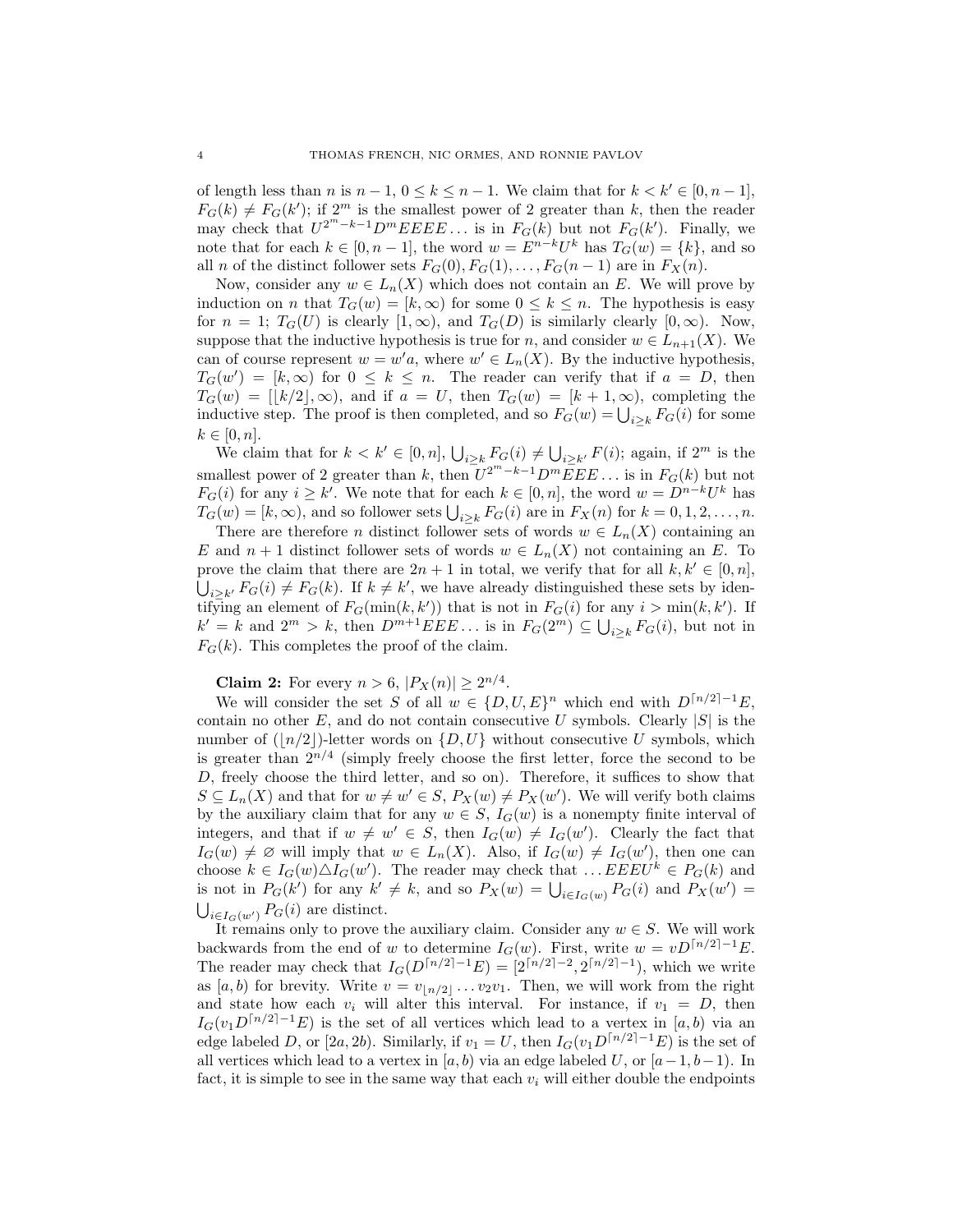of the interval (if  $v_i = D$ ) or subtract one from the endpoints of the interval (if  $v_i = U$ ). Since  $a = 2\lceil n/2 \rceil - 2 > \lceil n/2 \rceil$  (for  $n > 6$ ), clearly neither endpoint will ever go below 0 in this procedure.

This allows us to give a closed form for  $I_G(w)$ . Since U does not change the length of the interval and D doubles it, clearly the length of  $I_G(w)$  is  $2^j(b-a)$ , where j is the number of D symbols in v. The left endpoint of  $I_G(w)$ , call it c, is obtained from a via a sequence of either doubling or subtracting 1, determined by whether the letters  $v_1, v_2$ , etc. are D or U respectively. Since no two consecutive  $v_i$ can be U, two subtractions in a row are not permitted. For instance, if  $a = 16$  and  $v = UDDDUD$ , then  $c = (((((16·2)-1)\cdot 2)\cdot 2)\cdot 2)-1 = 247$ . It is not hard to check that this final answer could also be written as  $c = 2^j a - (2^{n_1} + 2^{n_2} + \ldots + 2^{n_k}),$ where j is again the number of D symbols in  $v, k$  is the number of U symbols in  $v$ , and  $n_i$  is the number of D symbols preceding the *i*th U symbol in  $v$ . For instance, for  $v = UDDDUD$ , there are three D symbols preceding the rightmost U and zero D symbols preceding the leftmost U, and so  $n_1 = 3$  and  $n_2 = 0$ , yielding  $c = 2<sup>4</sup>a - (2<sup>n<sub>1</sub></sup> + 2<sup>n<sub>2</sub></sup>) = 2<sup>4</sup> \cdot 16 - 8 - 1 = 247$ . This yields the closed form

$$
I_G(w) = \left[2^j a - \sum_{i=1}^k 2^{n_i}, 2^j b - \sum_{i=1}^k 2^{n_i}\right).
$$

Then, if w and w' have different numbers of D symbols, then the lengths of  $I_G(w)$ and  $I_G(w')$  are different, clearly implying that  $I_G(w) \neq I_G(w')$ . If w and w' have the same number of  $D$  symbols, then the choices of  $n_i$  for  $w$  and  $w'$  are distinct (since the  $n_i$  uniquely determine v), and by uniqueness of binary representation, the sum  $\sum_{i=1}^{k} 2^{n_i}$  would take different values for w and w', again implying that  $I_G(w) \neq I_G(w')$ . Therefore, all words in S have distinct predecessor sets in X, and we are done.

$$
\Box
$$

We note that since predecessor sets are just projections of extender sets, this example clearly has  $|E_X(n)| \ge 2^{n/4}$  for every  $n > 6$  as well, illustrating that in general, the number of extender sets of words of length  $n$  may be much greater than the number of follower sets of words of length  $n$ .

# 4. Main Results

We begin with some simple facts about follower sets, which will repeatedly be useful in our analysis. The proofs are simple and left to the reader.

**Lemma 4.1.** For any subshift X, any  $w \in L_n(X)$ , and any  $m \in \mathbb{N}$ ,  $F_X(w) =$  $\bigcup_{v} F_X(vw)$ , where the union is taken over those  $v \in L_m(X)$  for which  $vw \in$  $L_{m+n}(X)$ .

**Lemma 4.2.** For any subshift X, and  $w \in L_n(X)$  and any  $m < n$ , there exists a  $v \in L_m(X)$  for which  $F(v) \supseteq F(w)$ .

**Lemma 4.3.** Let X be a subshift. If for two words  $w, u \in L(X)$ ,  $F_X(w) = F_X(u)$ , then for any  $v \in L(X)$ ,  $F_X(wv) = F_X(uv)$ .

The following will be our main tool for proving soficity of a subshift via the sets  $F_X(n)$ .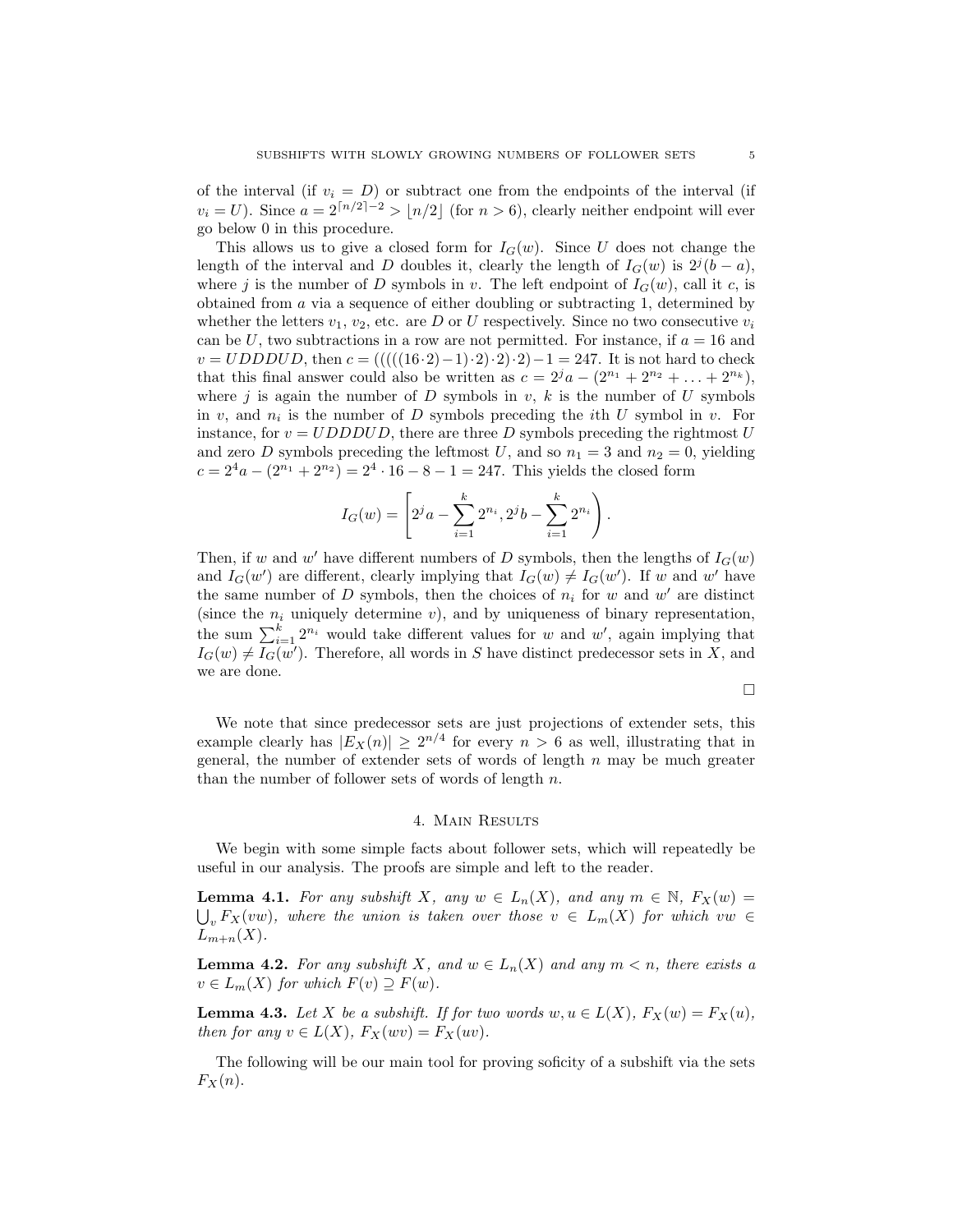**Theorem 4.4.** For any subshift X, if there exists  $n \in \mathbb{N}$  such that  $F_X(n) \subseteq$  $\bigcup$   $F_X(\ell)$ , then X is sofic.  $\ell\!\leq\!n\!-\!1$ 

*Proof.* If there exists  $n \in \mathbb{N}$  such that  $F_X(n) \subseteq \cup$  $\ell \leq n-1$  $F_X(\ell)$ , then for any word

 $w \in L_n(X)$ , the follower set  $F_X(w)$  is also the follower set of a strictly shorter word, so w is shortenable to a word of length strictly less than n. Now, let  $v \in$  $L(X)$  of length greater than n, say  $v = v_1v_2...v_nv_{n+1}...v_k$  where  $k > n$ . Then  $v_1v_2...v_n \in L_n(X)$ , and so is shortenable to some word  $v' \in L(X)$  of length less than *n*. But  $F_X(v_1v_2...v_n) = F_X(v')$  implies  $F_X(v_1v_2...v_nv_{n+1}...v_k) = F_X(v'v_{n+1}...v_k)$ by Lemma 4.3, so v is shortenable to a word  $v'v_{n+1}...v_k$ . If  $v'v_{n+1}...v_k$  has length less than n, stop, but if  $v'v_{n+1}...v_k$  has length at least n, we may apply the above process again and shorten repeatedly, getting shorter and shorter words with the same follower set until we find one with length less than  $n$ . So  $v$  is shortenable to a word of length less than n. But this means that  $\bigcup_{i \leq n} F_X(i)$  contains all follower sets in X, so X has only finitely many follower sets, and thus, X is sofic.  $\square$ 

We can now show that  $|F_X(n)| = 1$  for any n always implies soficity of X.

**Theorem 4.5.** For any subshift X, if there exists n for which  $|F_X(n)| = 1$ , then X is a full shift.

Proof. We prove the contrapositive. Without loss of generality, assume that the alphabet A of X consists entirely of letters which actually appear in points of  $X$ , and assume that X is not the full shift on A. Then there exists a word  $w =$  $w_1w_2...w_k \in A^k$  which is not in the language of X; suppose that the length k of w is minimal. It must be the case that  $k$  is at least 2, since we assumed that all letters of A are in  $L(X)$ . Then since we assumed k to be minimal,  $w_2 \ldots w_k \in L(X)$ , so we can choose some one-sided infinite sequence  $s$  appearing in  $X$  which begins with  $w_2 \dots w_k$ . Similarly,  $w_1$  is in  $L(X)$ , so for any  $n \in \mathbb{N}$ , we may choose an *n*-letter word v ending with  $w_1$ . Then vs contains  $w \notin L(X)$ , so  $s \notin F_X(v)$ . However, since s appears in  $X$ , there exists some *n*-letter word  $u$  which can be followed by  $s$  in X, and so  $s \in F_X(u)$ . Hence  $F_X(u) \neq F_X(v)$ , so  $|F_X(n)| \geq 2$ , and since n was arbitrary, this is true for all n.

We can now prove a version of Conjecture 1.1 for unions of the sets  $F_X(n)$ , rather than the sets themselves.

**Theorem 4.6.** For any subshift X, if there exists 
$$
n \in \mathbb{N}
$$
 so that  $\left| \bigcup_{\ell \leq n} F_X(\ell) \right| \leq n$ ,

### then  $X$  is sofic.

*Proof.* We prove the contrapositive, and so assume that  $X$  is nonsofic. By Theorem 4.5,  $|F_X(1)| \geq 2$ . Then, by Theorem 4.4, for every  $n > 1$ , there exists  $S \in F_X(n) \setminus \bigcup_{\ell \le n} F_X(\ell)$ , and so  $\left| \bigcup_{\ell \le n} F_X(\ell) \right| > \left| \bigcup_{\ell \le n-1} F_X(\ell) \right|$ . Therefore, by induction, for each  $n, \left| \bigcup_{\ell \leq n} F_X(\ell) \right| \geq n+1$ .

We may now prove the following, which establishes a logarithmic lower bound for the growth rate of  $|F_X(n)|$  for nonsofic shifts.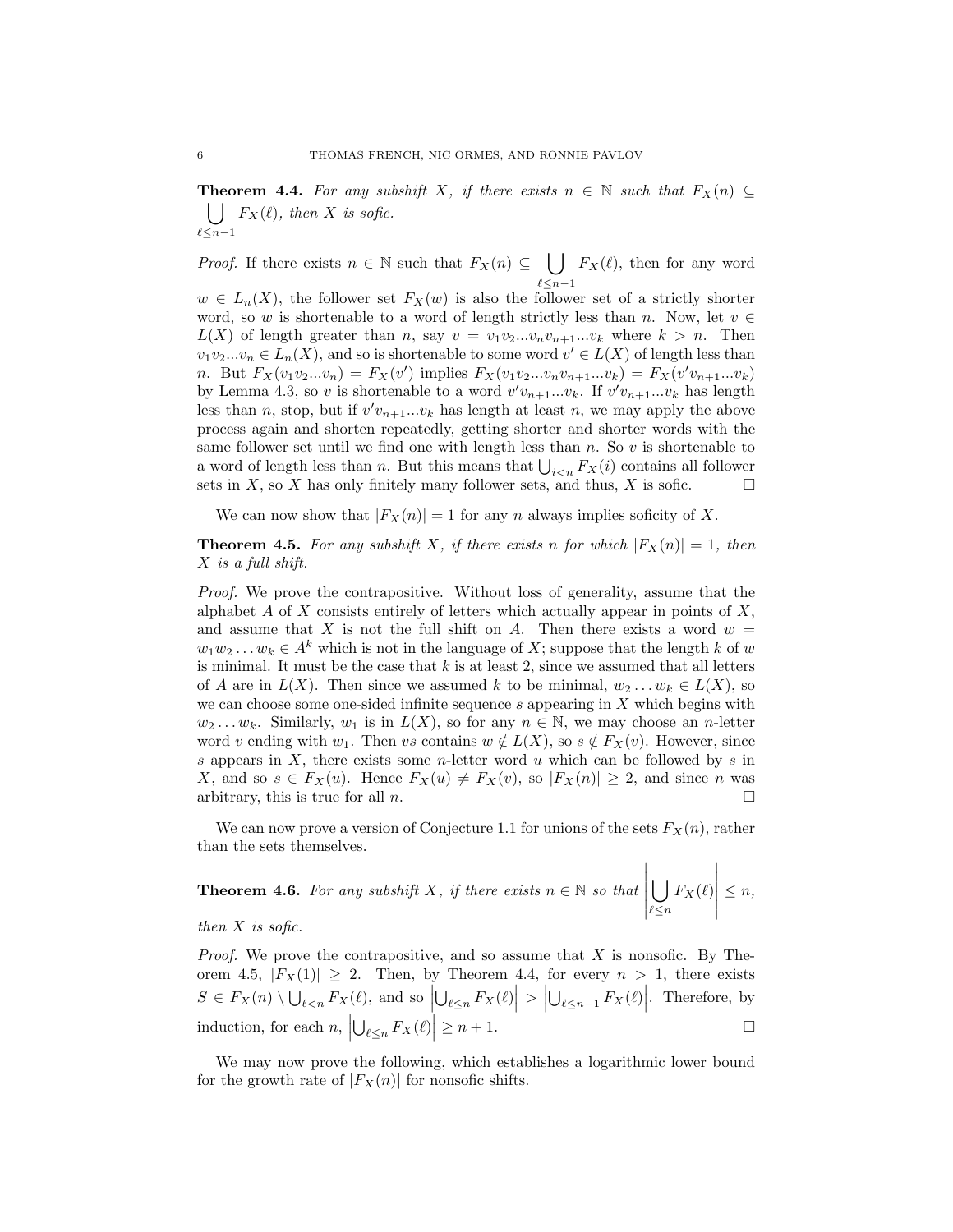**Theorem 4.7.** For any subshift X, if there exists  $n \in \mathbb{N}$  such that  $|F_X(n)| \le$  $log_2(n+1)$ , then X is sofic.

*Proof.* Suppose that for some  $n, F_X(n) = \{F_1, F_2, ..., F_k\}$  where  $k \leq \log_2(n+1)$ . By Lemma 4.1, for each length  $\ell < n$ , every follower set of a word in  $L_{\ell}(X)$  is a union of follower sets of words of length n. Therefore, every element of  $\bigcup_{\ell \leq n} F_X(\ell)$  is a nonempty union of elements of  $F_X(n)$ . There are at most  $2^k - 1 \leq 2^{\log_2(n+1)} - 1 = n$ such unions, so  $\left|\bigcup_{\ell \leq n} F_X(\ell)\right| \leq n$ , which implies that X is sofic by Theorem 4.6.  $\Box$ 

Our next result shows that under the additional assumption that some nonempty word  $w$  has the same follower set as the empty word, Conjecture 1.1 is true.

**Lemma 4.8.** For any subshift X, if there exists a non-empty word  $w \in L(X)$  such that  $F_X(w) = F_X(\emptyset)$  and  $n \in \mathbb{N}$  such that  $|F_X(n)| \leq n$ , then X is sofic.

Proof. The follower set of the empty word is the set of all right-infinite sequences appearing in any point of X. If there exists a word  $w$  such that any legal rightinfinite sequence may appear after  $w$ , then by Lemma 4.2, there is a letter with this property as well. So we may assume that  $F_X(a) = F_X(\emptyset)$  where a is a single letter.

The fact that  $F_X(\emptyset) = F_X(a)$  implies by Lemma 4.3 that for every  $w \in L(X)$ ,  $F_X(w) = F_X(aw) = F_X(aw) = \dots$  Therefore, every follower set of a word of length  $\ell$  is also a follower set of a word of any length greater than  $\ell$ . In other words,  $F_X(1) \subseteq F_X(2) \subseteq F_X(3) \subseteq \ldots$  Then, for every  $n, F_X(n) = \bigcup_{\ell \leq n} F_X(\ell)$ , and so if  $|F_X(n)| \leq n$  for some n, clearly  $|\bigcup_{\ell \leq n} F_X(\ell)| \leq n$ , implying that X is sofic by Theorem 4.6.

**Theorem 4.9.** For any subshift X, if there exists  $n \geq 2$  for which  $|F_X(n)| \leq 2$ , then  $X$  is sofic.

*Proof.* The case where  $|F_X(n)| = 1$  is treated by Theorem 4.5, so we choose any  $n \geq 2$  and suppose that there are exactly 2 follower sets in X of words of length n, say  $F_1$  and  $F_2$ . We consider the sets in  $F_X(1)$ . By Lemma 4.1, every element of  $F_X(1)$  is either  $F_1$ ,  $F_2$ , or  $F_1 \cup F_2$ . If  $|F_X(1)| = 1$ , X is sofic by Theorem 4.5, so assume that  $|F_X(1)| \geq 2$ , that is, at least two of the above sets must appear in  $F_X(1)$ . Note that  $F(\emptyset) = \bigcup_{w \in L_X(n)} F(w) = F_1 \cup F_2$ , so by Lemma 4.8, if  $F_1 \cup F_2$  is an element of  $F_X(1)$ , then X is sofic. The only remaining case is that  $F_X(1) = \{F_1, F_2\} = F_X(n)$ , and then X is sofic by Theorem 4.4.

We are now prepared to prove Conjecture 1.1 for  $n \leq 3$ . Our proof is much more complicated than the cases where  $n = 1, 2$ .

**Theorem 4.10.** Let X be a subshift. If  $|F_X(n)| \le n$  for any  $n \le 3$ , then X is sofic.

*Proof.* Clearly, for  $n < 3$ , Theorems 4.5 and 4.9 imply this result. We can then restrict to the case where  $n = 3$ . If  $|F_X(3)| < 3$ , then X is again sofic by either Theorem 4.5 or Theorem 4.9. We therefore suppose that  $|F_X(3)| = 3$ , say  $F_X(3) =$  ${F_1, F_2, F_3}$ . We also note that  $F(\emptyset) = F_1 \cup F_2 \cup F_3$ , and if any of  $F_X(1)$ ,  $F_X(2)$ , or  $F_X(3)$  contains  $F_1 \cup F_2 \cup F_3$  as an element, then X is sofic by Lemma 4.8. Therefore,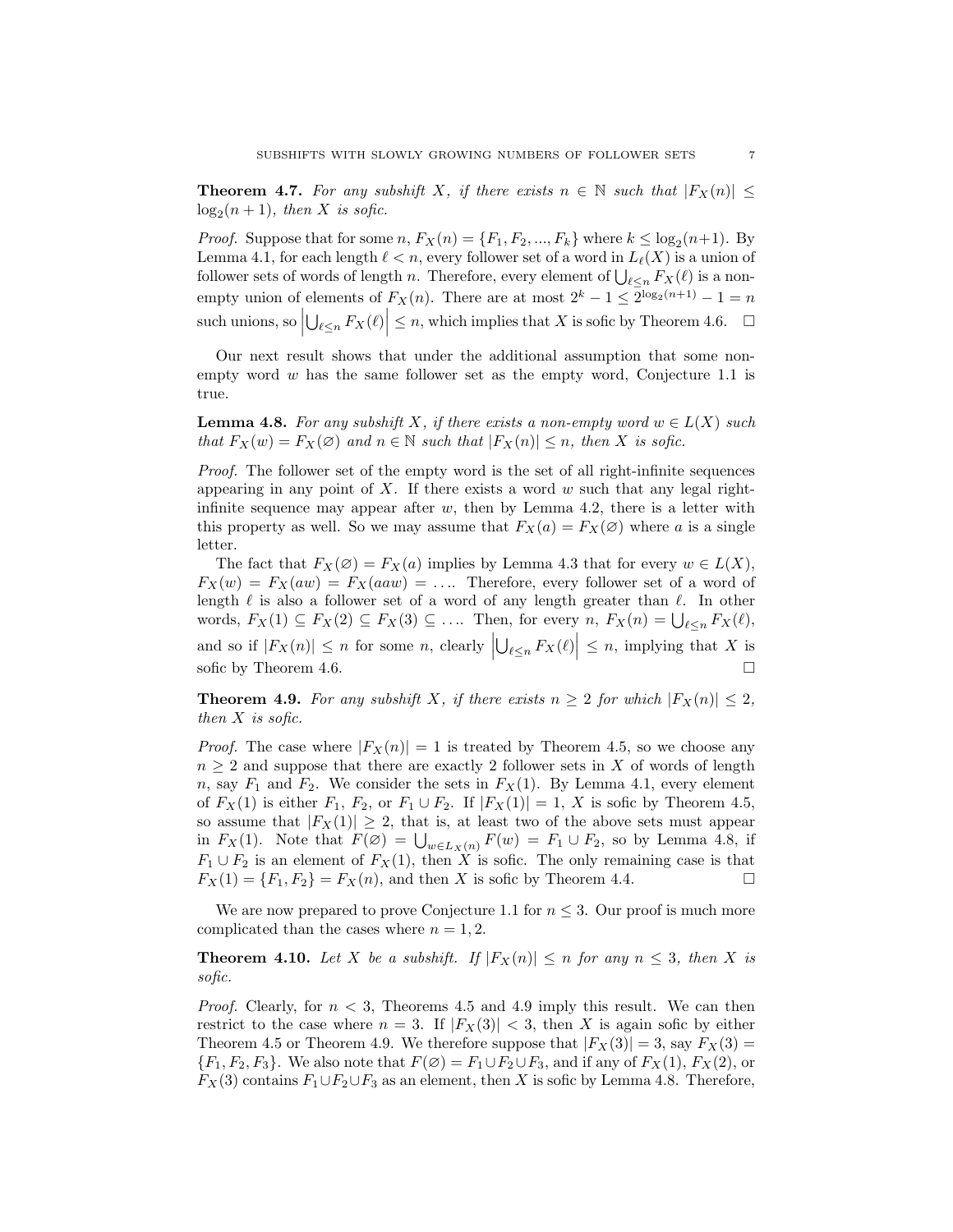in everything that follows, we assume that  $F_1 \cup F_2 \cup F_3$  is not contained in  $F_X(i)$ for  $i \leq 3$ .

We first show that if any  $F_i$  is contained entirely within another, then X is sofic. Suppose for a contradiction that some  $F_i$  is contained in another, and so without loss of generality, we say that  $F_2 \subseteq F_1$ . By Lemma 4.1, all elements of  $F_\text{X}(2)$  are nonempty unions of  $F_1, F_2$ , and  $F_3$ . However,  $F_1 \cup F_3 = F_1 \cup F_2 \cup F_3$ , and so  $F_1 \cup F_3 = F_1 \cup F_2 \cup F_3$  are not in  $F_X(2)$  as assumed above. Also,  $F_1 \cup F_2 = F_1$ . Therefore, the only possible elements of  $F_X(2)$  are  $F_1, F_2, F_3$ , and  $F_2 \cup F_3$ . If fewer than three of these four sets are part of  $F_X(2)$ , then X is sofic by Theorem 4.9. Thus we may assume at least three of the four sets appear. If  $F_1$ ,  $F_2$ , and  $F_3$  are all in  $F_X(2)$ , then  $F_X(3) \subseteq F_X(2)$ , implying that X is sofic by Theorem 4.4. Therefore,  $F_2 \cup F_3 \in F_X(2)$ . We note that by Lemma 4.2, some element of  $F_X(2)$  must contain  $F_1$ . If  $F_3$  contained  $F_1$ , then  $F_3 = F_1 \cup F_2 \cup F_3$  is in  $F_X(3)$ , which we assumed not to be the case above. Similarly,  $F_2 \cup F_3$  cannot contain  $F_1$ . Therefore,  $F_1$  is the only set of  $F_1$ ,  $F_2$ ,  $F_3$ , and  $F_2 \cup F_3$  to contain  $F_1$ , and so  $F_1 \in F_X(2)$ . Therefore  $F_X(2)$ consists of  $F_1, F_2 \cup F_3$ , and exactly one of  $F_2$  and  $F_3$ . We note that if  $F_2 \cup F_3$  is equal to any of  $F_1$ ,  $F_2$ , or  $F_3$ , then either  $|F_X(2)| = 2$  or  $F_X(3) \subseteq F_X(2)$ , in either case implying soficity by either Theorem 4.9 or Theorem 4.4. So from now on we assume  $F_2 \cup F_3$  is not equal to  $F_1$ ,  $F_2$ , or  $F_3$ .

Now, let us consider  $F_X(1)$ . By Lemma 4.1,  $F_X(1)$  can only consist of unions of sets in  $F_X(2)$ . The set  $F_X(1)$  cannot contain  $F_1 \cup F_3 = F_1 \cup F_2 \cup F_3$ , and since  $F_1 \cup F_2 = F_1$  we see that  $F_X(1) \subseteq F_X(2)$ . There exists some word  $ab \in L_X(2)$ such that  $F_X(ab) = F_2 \cup F_3$ . Clearly  $F_X(a)$  is an element of  $F_X(1)$  and therefore  $F_X(a) = F_X(xy)$  for some  $xy \in L_2(X)$ . But then by Lemma 4.3,  $F_X(xyb) =$  $F_X(ab) = F_2 \cup F_3$ , a contradiction since we above noted that  $F_2 \cup F_3$  does not equal any of  $F_1$ ,  $F_2$ , or  $F_3$ . We have then shown that if any of the follower sets  $F_1, F_2$ , and  $F_3$  are contained in one another, X is sofic, and so for the rest of the proof assume that no such containments exist. Note that this also implies that if any of  $F_1 \cup F_2$ ,  $F_1 \cup F_3$ , or  $F_2 \cup F_3$  contain each other, then the containing set is  $F_1 \cup F_2 \cup F_3$ , which we have assumed is not in  $F_X(1)$ ,  $F_X(2)$ , or  $F_X(3)$ .

We break the remainder of the proof into cases by how many of the sets  $F_1, F_2$ , and  $F_3$  are elements of  $F_X(2)$ . If all three of the sets are elements of  $F_X(2)$ , then  $X$  is sofic by Theorem 4.4. We then have three remaining cases.

Case 1: none of  $F_1$ ,  $F_2$ ,  $F_3$  are in  $F_X(2)$ . By Lemma 4.1,  $F_X(2)$  consists of nonempty unions of  $F_1, F_2$ , and  $F_3$ , and we have assumed that  $F_1 \cup F_2 \cup F_3$  is not in  $F_X(2)$ . If  $|F_X(2)| \leq 2$ , then X is sofic by Theorem 4.9. The only possibility is then that  $F_X(2) = \{F_1 \cup F_2, F_1 \cup F_3, F_2 \cup F_3\}$ . Then by Lemma 4.2,  $F_X(1)$  must contain supersets of each of these sets, and it cannot contain  $F_1 \cup F_2 \cup F_3$ . This forces  $F_X(1)$  to also be  $\{F_1 \cup F_2, F_1 \cup F_3, F_2 \cup F_3\}$ , meaning that  $F_X(2) = F_X(1)$ , and so X is sofic by Theorem 4.4.

Case 2: exactly one of  $F_1$ ,  $F_2$ ,  $F_3$  is in  $F_X(2)$ . Without loss of generality, suppose that  $F_1 \in F_X(2)$  and  $F_2, F_3 \notin F_X(2)$ . At least two other sets must be elements of  $F_X(2)$  or else X is sofic by Theorem 4.9, and they must be unions of  $F_1, F_2$ , and  $F_3$  by Lemma 4.1. Therefore,  $F_X(2)$  contains at least two of the sets  $F_1 \cup F_2$ ,  $F_1 \cup F_3$ , and  $F_2 \cup F_3$ . By Lemma 4.2, supersets of any such unions are also present in  $F_X(1)$ , which must be the sets themselves since we've assumed that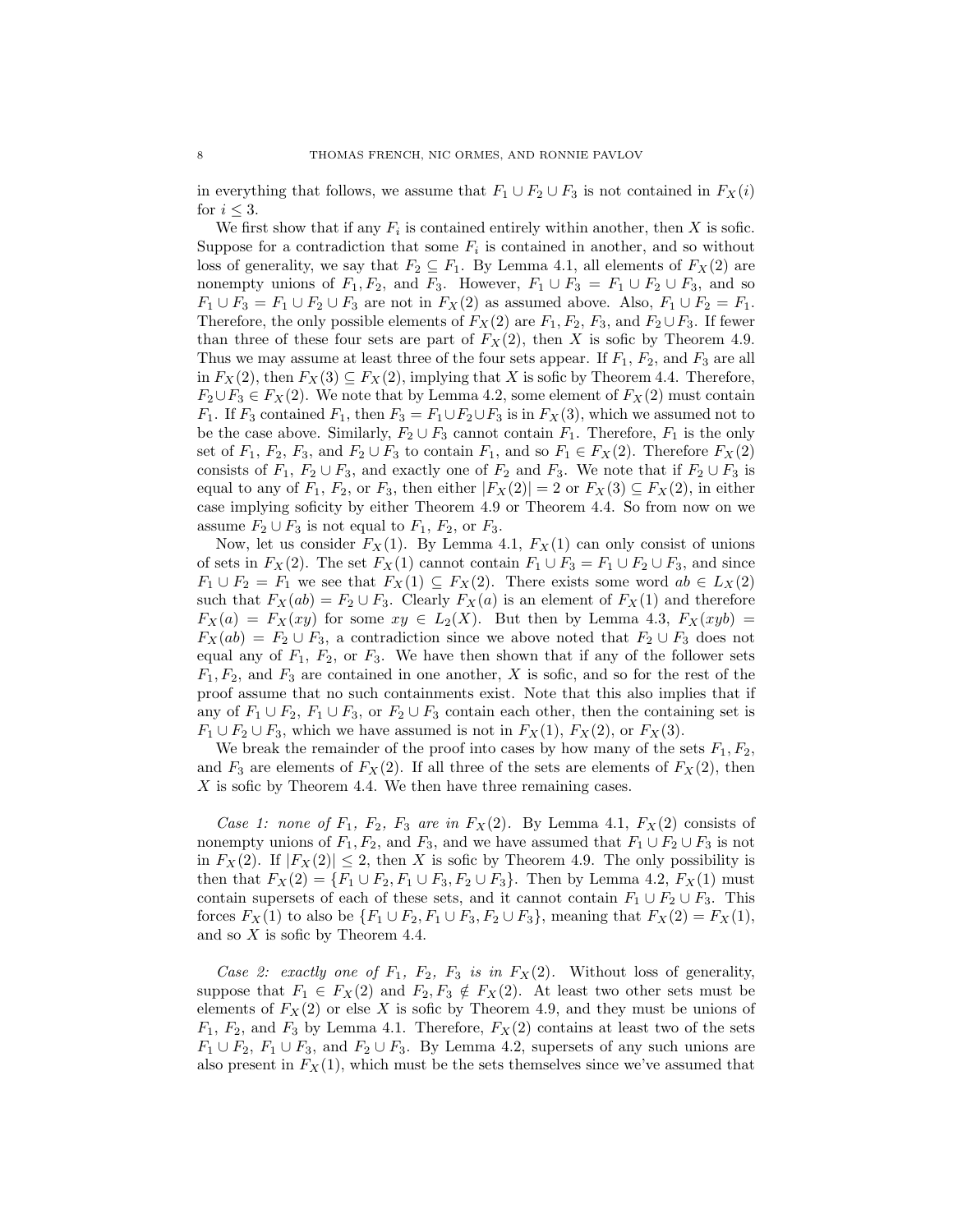$F_1 \cup F_2 \cup F_3 \notin F_X(1)$ . If  $F_1$  is also in  $F_X(1)$ ,  $F_X(2) \subseteq F_X(1)$ , and X would be sofic by Theorem 4.4, so  $F_1 \notin F_X(1)$ .

Now, let abc be some word such that  $F_X(abc) = F_2$ . What, then, is the follower set of ab? If it is any set in  $F_X(1)$ , then there would exist d so that  $F_X(ab) = F_X(d)$ , and then  $F_X(abc)$  would equal  $F_X(dc)$  by Lemma 4.3, meaning that  $F_2 \in F_X(2)$ , a contradiction. So the only choice for  $F_X(ab)$  is  $F_1$ . Since at least two of  $F_1 \cup F_2$ ,  $F_1 \cup F_3$ , and  $F_2 \cup F_3$  are in  $F_X(2)$ ,  $F_X(2)$  contains a set of the form  $F_1 \cup F_i$ . Say that  $F_X(xy) = F_1 \cup F_i$ . Then,  $F_X(xy) \supseteq F_X(ab)$ , meaning that  $F_X(xyc) \supseteq F_X(abc) = F_2$ . Since none of the  $F_i$  contain each other, this means that  $F_X(xyc) = F_2$ . But then since  $F_1 \cup F_i$  also is a member of  $F_X(1)$ , there exists z so that  $F_X(z) = F_1 \cup F_i$ , and then by Lemma 4.3,  $F_X(zc) = F_2$ , a contradiction since  $F_2 \notin F_X(2)$ . Hence, X is sofic in this case as well.

Case 3: exactly two of  $F_1$ ,  $F_2$ ,  $F_3$  are in  $F_X(2)$ . Without loss of generality, suppose that  $F_1, F_2 \in F_X(2)$  and  $F_3 \notin F_X(2)$ . By Lemma 4.2,  $F_X(2)$  must contain some superset of  $F_3$  which is not  $F_1 \cup F_2 \cup F_3$ , so it is of the form  $F_3 \cup F_i$  for  $i = 1$  or 2. As in Case 2, any of the sets  $F_1 \cup F_2$ ,  $F_1 \cup F_3$ , or  $F_2 \cup F_3$  which is an element of  $F_X(2)$  must be in  $F_X(1)$  as well. This means that if  $F_1$  and  $F_2$  are both in  $F_X(1)$ , then  $F_X(2) \subseteq F_X(1)$  and X would be sofic by Theorem 4.4, so we restrict to the case where at least one of these sets is not in  $F_X(1)$ .

Now, let abc be some word such that  $F_X(abc) = F_3$ . As in Case 2, the follower set of ab must be some set which occurs in  $F_X(2)$  but not  $F_X(1)$ , which must be either  $F_1$  or  $F_2$  (depending on which is not part of  $F_X(1)$ ). Without loss of generality, we say that  $F_X(ab) = F_2$ . We now show that neither  $F_1 \cup F_2$  nor  $F_2 \cup F_3$  is in  $F_X(2)$ . Suppose for a contradiction that there is a word  $xy \in L(X)$  for which  $F_X(xy) =$  $F_2 \cup F_i$ ,  $i = 1$  or 3. Then, since  $F(xy) \supseteq F(ab) = F_2$ ,  $F(xyc) \supseteq F(abc) = F_3$ . Again, since no  $F_i$  contains another, this implies that  $F(xyc) = F_3$ . Finally, we note that  $F(y) \supseteq F(xy) = F_2 \cup F_i$ , so  $F(y) = F_2 \cup F_i$ . Therefore, by Lemma 4.3,  $F(yc) = F(xyc) = F_3$ , but this is a contradiction since  $F_3 \notin F_X(2)$ . We now know that neither  $F_1 \cup F_2$  nor  $F_2 \cup F_3$  is in  $F_X(2)$ . By Lemma 4.1, all sets in  $F_X(2)$ are nonempty unions of  $F_1$ ,  $F_2$ , and  $F_3$ , and if  $|F_X(2)| < 3$ , then X is sofic by Theorem 4.9. The only remaining case is then that  $F_X(2) = \{F_1, F_2, F_1 \cup F_3\}.$ 

We now consider the sets in  $F_X(1)$ . Recall that  $F_2 \notin F_X(1)$  and that  $F_1 \cup F_3 \in$  $F_X(1)$  since  $F_1 \cup F_3 \in F_X(2)$ . If  $|F_X(1)| = 1$ , then X is sofic by Theorem 4.5, so we can assume that  $F_X(1)$  contains at least one other set, which must be a nonempty union of the elements of  $F_X(2)$  by Lemma 4.1. The only possibilities are  $F_1$  and  $F_1 \cup F_3$ , since we assumed earlier that  $F_1 \cup F_2 \cup F_3 \notin F_X(2)$ . Therefore, every set in  $F_X(1)$  is a superset of  $F_1$ .

Our final step will involve considering what happens when a word with follower set  $F_1$  is extended on the right by a letter. Suppose for a contradiction that there exists a word  $w \in L(X)$  with  $F_X(w) = F_1$  and a letter i for which  $F_X(wi) = F_2$ . Then, for any letter j, since  $F_X(j) \in F_X(1)$ ,  $F_X(j) \supseteq F_X(w) = F_1$ . Therefore,  $F_X(ji) \supseteq F_X(wi) = F_2$ . However, the only superset of  $F_2$  in  $F_X(2)$  is  $F_2$  itself, and so for every  $j \in A$ ,  $F_X(ji) = F_2$ . Finally, note that, by Lemma 4.1,  $F_X(i) =$  $\bigcup_j F_X(ji) = F_2$ , a contradiction since  $F_2 \notin F_X(1)$ .

Similarly, let's assume for a contradiction that there exists a word  $w \in L(X)$ with  $F_X(w) = F_1$  and a letter i for which  $F_X(wi) = F_3$ . Then, choose a letter j with  $F_X(j) = F_1 \cup F_3$ . Then, since  $F_X(j) \supseteq F_X(w) = F_1, F_X(ji) \supseteq F_X(wi) = F_3$ .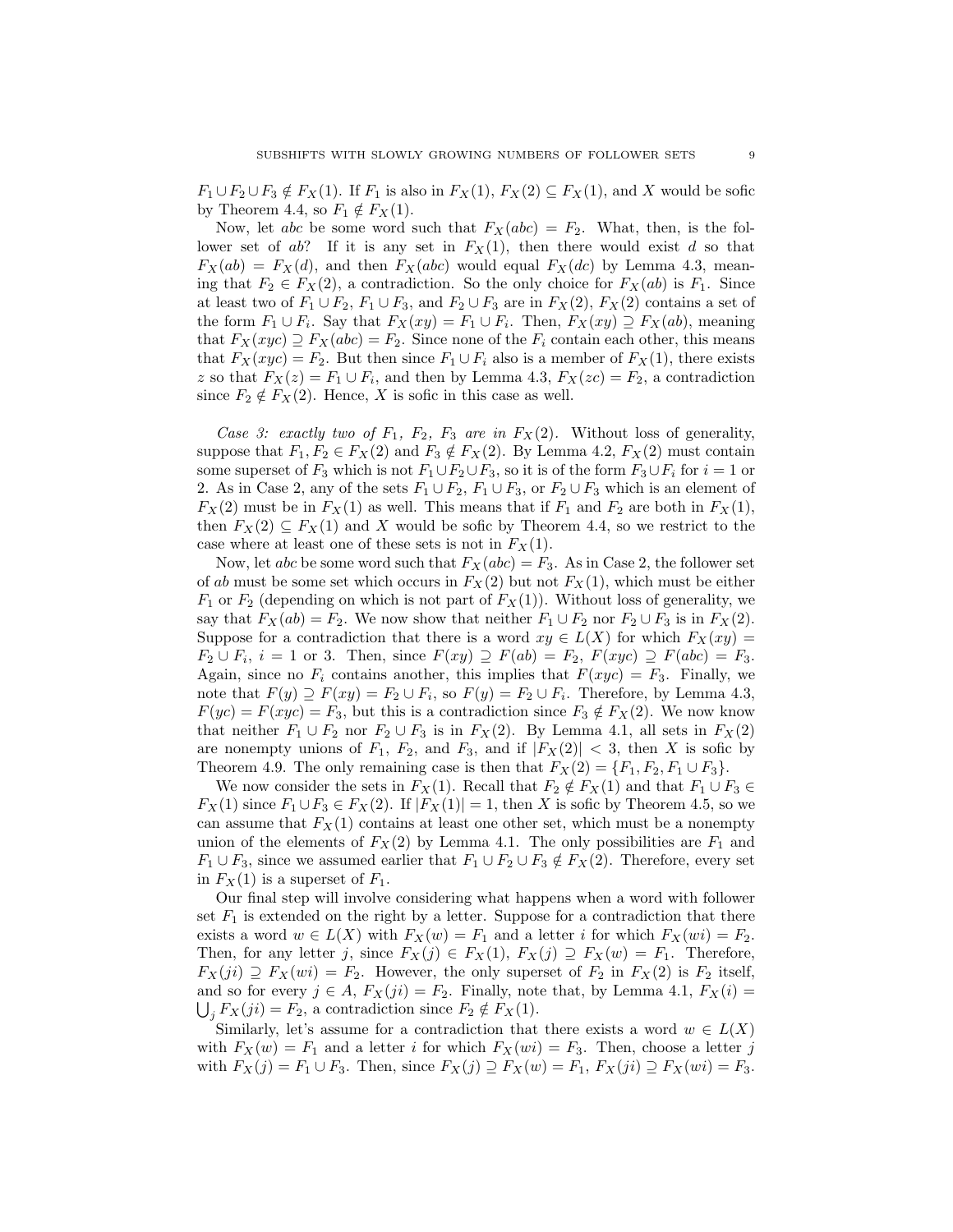However, the only superset of  $F_3$  in  $F_X(2)$  is  $F_1 \cup F_3$ , so  $F_X(ji) = F_1 \cup F_3$ . Then, since  $F_X(j) = F_X(ji) = F_1 \cup F_3$ , by Lemma 4.3,  $F_X(jii) = F_X(ji) = F_1 \cup F_3$ , a contradiction since  $F_1 \cup F_3 \notin F_X(3)$ .

This means that for every word  $w \in L(X)$  with  $F_X(w) = F_1$  and any letter a for which  $wa \in L(X)$ ,  $F(wa) = F_1$ . But then, since the follower set of every letter contains  $F_1$ , the follower set of every legal 2-letter word contains  $F_1$ , a contradiction since  $F_X(2)$  contains  $F_2$ , and we assumed that none of the  $F_i$  contains another. Every case has either led to a contradiction or to the conclusion that  $X$  is sofic, and so we've proved that  $X$  is sofic.

 $\Box$ 

Our final result is a version of Conjecture 1.1 for a class of coded subshifts. Recall the definition of coded subshifts below.

**Definition 4.11.** Given a set  $W$  of finite words, the **coded subshift** with **code** words  $W$  is the subshift generated by taking the closure of the set of all biinfinite sequences made from concatenating words in  $W$ .

**Theorem 4.12.** Given a sofic shift X, choose a subset  $\mathcal{W} \subseteq L(X)$  with the property that for any finite word  $v \in L(X)$ , there exists some  $w \in \mathcal{W}$  such that v is a suffix of w. Create a coded subshift Y with code words  $\{wa \mid w \in \mathcal{W}\}\$  where a is a letter not appearing in the alphabet of X. Then if  $|F_Y(n)| \leq n$  for any  $n \in \mathbb{N}$ , then Y is sofic.

*Proof.* We begin with two preliminary observations. Firstly,  $X \subseteq Y$ , since any point of X is a limit of finite words in  $L(X)$ , all of which are suffixes of code words, which are themselves in  $L(Y)$ . We also note that any word in  $L(Y)$  without an a must be a subword of a code word, and therefore in  $L(X)$ .

Secondly, for any word  $uav \in L(Y)$ ,  $F_Y( uav ) = F_Y(av)$ . Clearly  $F_Y( uav ) \subseteq$  $F_Y(av)$ . Let  $s \in F_Y(av)$ . Because ua is the suffix of a code word and vs is the beginning of a code word in Y, uavs occurs in Y and therefore  $F_Y(ux) \supseteq F_Y(av)$ .

We begin our proof by claiming that there are only finitely many follower sets in Y of words not containing the letter a. There are only finitely many follower sets in X, so it is sufficient to show that for any  $w, v \in L(X)$ ,  $F_X(w) = F_X(v)$  implies  $F_Y(w) = F_Y(v)$ . To that end, let  $F_X(w) = F_X(v)$  and consider any  $s \in F_Y(w)$ . If s does not contain the letter  $a$ , then  $ws$  is a limit of longer and longer words in W, and since all such words are in  $L(X)$ , ws occurs in X, i.e.  $s \in F_X(w)$ . Since  $F_X(w) = F_X(v)$ ,  $s \in F_X(v)$ , i.e. vs also occurs in X. Since  $Y \supseteq X$ , vs occurs in Y as well, and so  $s \in F_Y(v)$ .

On the other hand, if s contains the letter a and  $s \in F_Y(w)$ , then  $s = s'as''$  for some  $s'$  not containing  $a$  ( $s'$  may be the empty word). By the same logic as above,  $ws' \in L(X)$ , therefore  $vs' \in L(X)$ , and so vs' occurs as a suffix of some word in W. But then,  $vs'a$  is a suffix of some code word, and so  $vs'as''$  occurs in Y.

We have shown that in both cases,  $s \in F_Y(w)$  implies  $s \in F_Y(v)$ , and so  $F_Y(w) \subseteq$  $F_Y(v)$ . By the same argument,  $F_Y(v) \subseteq F_Y(w)$ , giving  $F_Y(w) = F_Y(v)$ . Therefore there are only finitely many follower sets in  $Y$  of words not containing  $a$ .

Now, we assume that *n* is such that  $|F_Y(n)| \leq n$ . Partition  $L_n(Y)$  into  $n+1$  sets based on the last appearance of the letter  $a$  in the word–the first set  $S_0$  consists of words with no a, the second set  $S_1$  consists of words ending with a, the third  $S_2$ consists of words ending with  $a$  followed by another letter that is not  $a$ , and so on, up to the final set  $S_n$  which consists of words beginning with an a followed by  $n-1$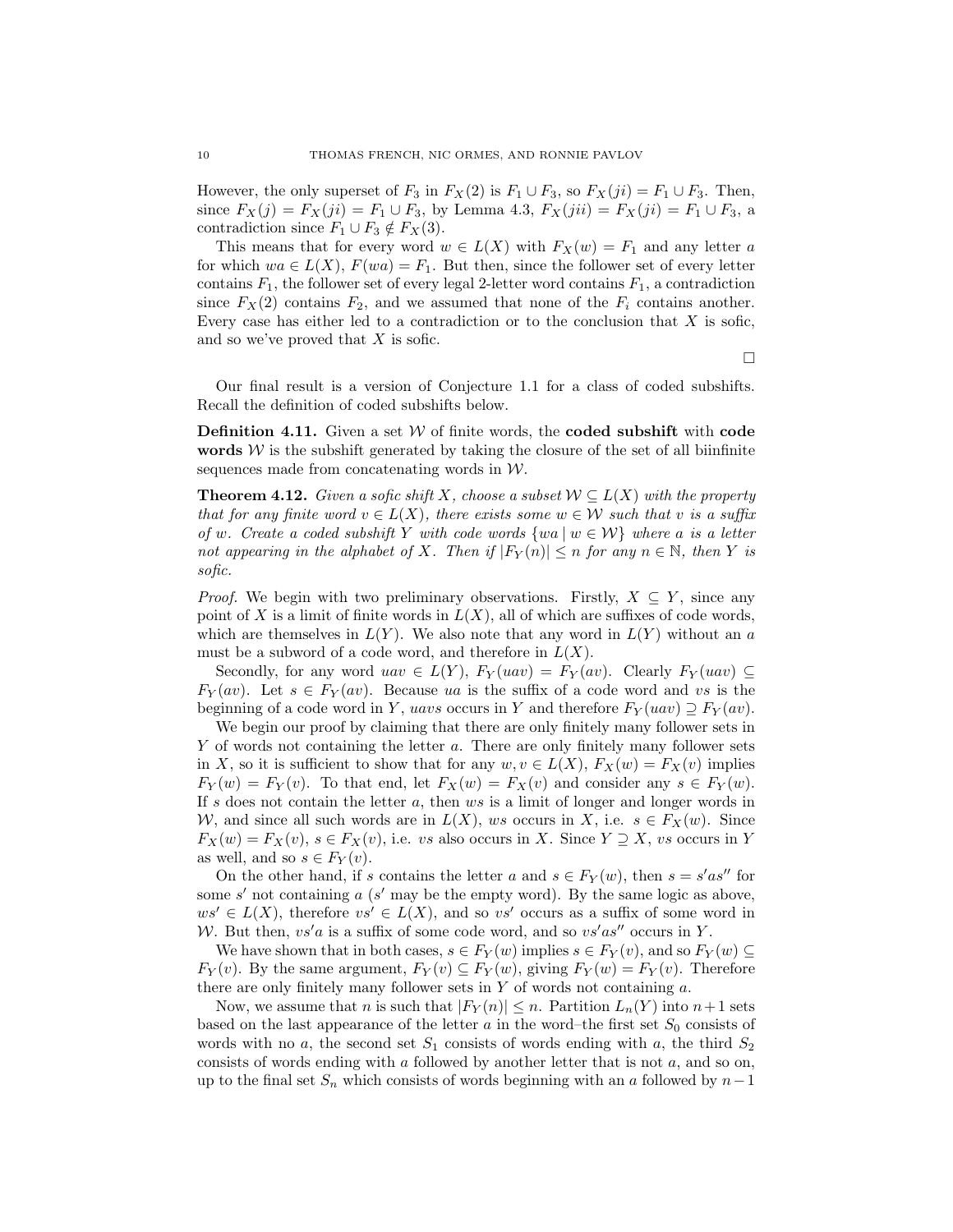other symbols which are not a. Since  $X \subseteq Y$ , there exist words in  $L(Y)$  of every length without any a symbols, implying that  $S_0 \neq \emptyset$ . Therefore, there must exist  $k > 0$  so that all follower sets (in Y) of words in  $S_k$  are also follower sets (in Y) of some word in  $S_i$  for some  $i < k$ ; else each of the  $n + 1$  sets  $S_i$  would contribute a follower set not in any previous one, contradicting  $|F_Y(n)| \leq n$ .

Let w be a word in  $L(Y)$  of length at least k. Our goal is to show that  $F_Y(w)$ is either equal to one of the finitely many follower sets of words without an a or to the follower set of a word of length less than  $k$ . Clearly, if  $w$  does not contain an a, we are done, so suppose w contains the letter a. As noted earlier,  $F_Y(w)$  is unchanged if all letters before the last occurrence of  $a$  are removed from  $w$ . If this removal results in a word of length less than  $k$ , then again we are done. So let us proceed under the assumption that  $w$  begins with  $a$ , has length  $k$  or greater and contains no other a symbols.

Let p denote the k-letter prefix of w. Since p begins with a, p can be arbitrarily extended backwards in any way to yield an  $n$ -letter word  $p'$  which has the same follower set as p. Note that  $p' \in S_k$ , and so there exists  $i < k$  and  $p'' \in S_i$  so that  $F_Y(p) = F_Y(p') = F_Y(p'')$ . There are two cases. If  $i \neq 0$ , then we may again remove the letters of  $p''$  before the final a symbol to yield a word  $p'''$  of length  $i < k$ for which  $F_Y(p) = F_Y(p^{\prime\prime\prime})$ . Then, we replace the prefix p of w by  $p^{\prime\prime\prime}$  to yield a new word  $w'$  with strictly smaller length, which still begins with an  $a$  and contains no other a symbols, and for which  $F_Y(w) = F_Y(w')$  by Lemma 4.3. We then repeat the above steps. If at each step,  $i \neq 0$ , then eventually w will be shortened to a word of length at most  $k$  with the same follower set in  $Y$ , of which there are clearly only finitely many.

The only other case is that at some point, the prefix of length  $k$  has the same follower set in Y as a word in  $S_0$ . Then, that prefix can be replaced by the word in  $S_0$ , yielding a word with no a symbols with the same follower set in Y as w. Again, we note that there are only finitely many follower sets in Y of words not containing a. We have then shown that  $F_Y(w)$  (for arbitrary w of length at least k) has follower set in Y from a finite collection (namely all follower sets in Y of words with no a and all follower sets in Y of words with length at most  $k - 1$ , which implies that Y is sofic.

 $\Box$ 

Remark 4.13. Though the hypotheses of Theorem 4.12 may seem strong, the class of subshifts which satisfy them is large, including all so-called S-gap shifts [2] (with  $X = \{0^{\infty}\}\$ and  $a = 1$ ) and the reverse context-free shift of [5] (with  $X = \{a, b\}^{\mathbb{Z}}$ and  $a = c$ ).

# **REFERENCES**

- [1] Thomas French. Characterizing follower and extender set sequences. Submitted, 2015.
- [2] Douglas Lind and Brian Marcus. An introduction to symbolic dynamics and coding. Cambridge University Press, Cambridge, 1995.
- [3] Marston Morse and Gustav A. Hedlund. Symbolic dynamics II. Sturmian trajectories. Amer. J. Math., 62:1–42, 1940.
- [4] Nic Ormes and Ronnie Pavlov. Extender sets and multidimensional subshifts. Ergodic Theory and Dynamical Systems, FirstView:1–16, 6 2015.
- [5] Ronnie Pavlov. A class of nonsofic multidimensional shift spaces. Proc. Amer. Math. Soc., 141(3):987–996, 2013.